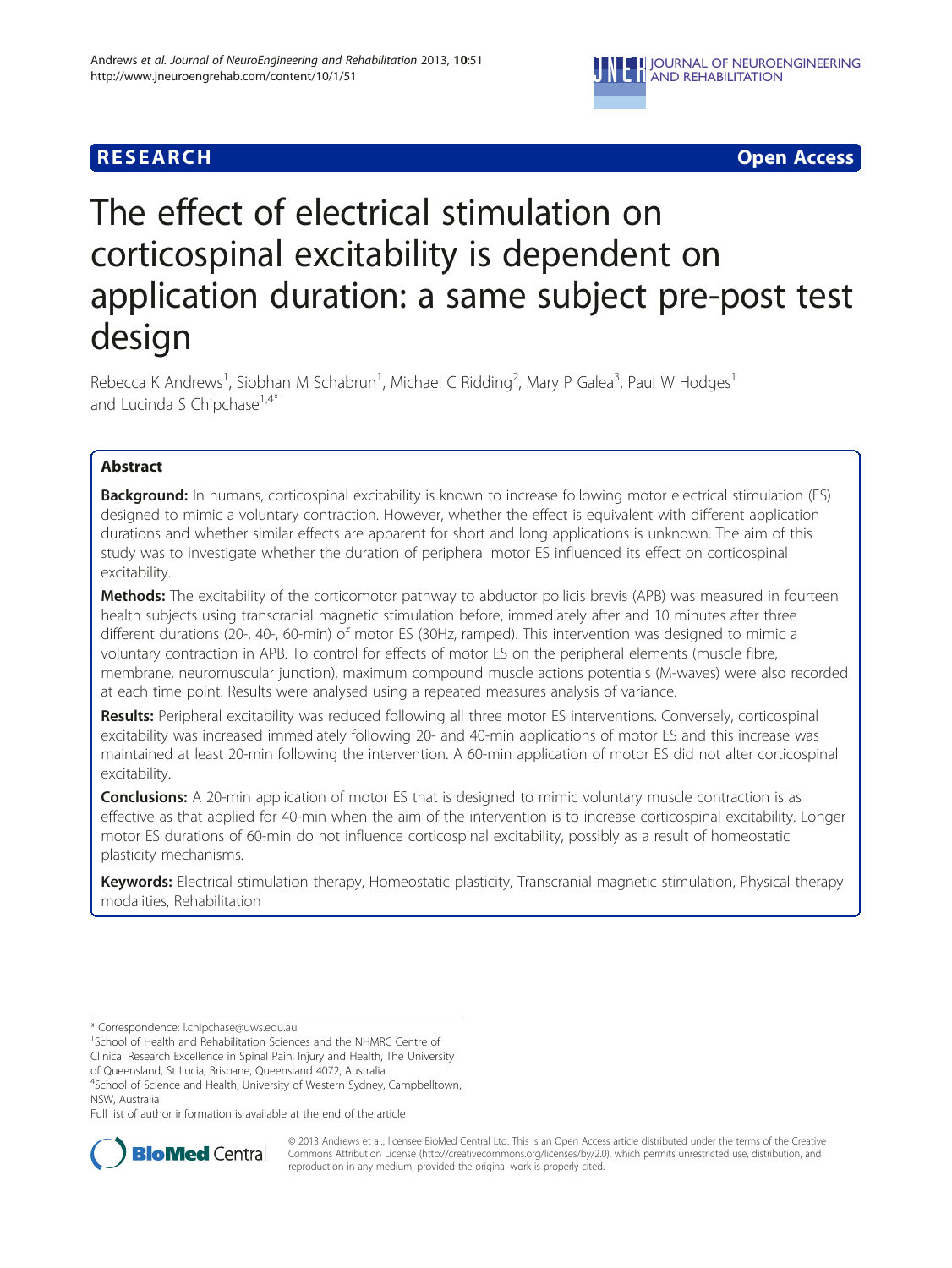# Background

Electrical stimulation (ES) is widely used in the rehabilitation of many neurological conditions, particularly those that involve damage to the central nervous system [[1-7](#page-5-0)]. When the aim is to enable motor function, ES can replace or assist a patient's voluntary attempts to execute or control a functional movement [\[8](#page-5-0)]. Motor ES, or functional electrical stimulation as it is otherwise known, has been demonstrated to improve function in individuals with stroke, multiple sclerosis and spinal cord injury [[1-7](#page-5-0)].

Peripheral mechanisms underlying improved function following motor ES have been extensively examined and changes in muscle structure and function have been confirmed [[9-14](#page-5-0)]. These changes include increased oxidative capacity of muscle, increased myocapillarisation, and transformation of muscle fibre types [[9-14\]](#page-5-0). Motor ES also strengthens synaptic connections in the ventral horn leading to altered excitability of spinal motoneurons [[15](#page-5-0),[16](#page-5-0)]. Although peripheral changes explain some of the improvements in strength and functional capacity gained with motor ES [[1-5](#page-5-0),[7](#page-5-0),[17](#page-5-0),[18](#page-5-0)], they fail to explain changes in motor learning and skill acquisition [\[2,5](#page-5-0)].

Motor learning and skill acquisition are associated with increased corticospinal excitability [[2,5,19-21](#page-5-0)]. Examination of corticospinal excitability in humans with transcranial magnetic stimulation (TMS) has revealed increased corticospinal excitability following motor ES [[2,5,20,22-27](#page-5-0)]. The mechanisms believed to be associated with this increase in corticospinal excitability include unmasking of silent synaptic connections and long-term potentiation (LTP) of synaptic efficacy [[28-31](#page-5-0)].

We have recently demonstrated that motor ES designed to mimic voluntary contractions (30 Hz stimulation with ramped stimulus amplitude), as is used in functional electrical stimulation, induced greater increases in corticospinal excitability than muscle twitches (10 Hz stimulation without ramped stimulus amplitude) [[28\]](#page-5-0). Increased corticospinal excitability following motor ES (30 Hz, ramped) has been documented in healthy subjects and in those with neurological conditions [[2,4,5,18,28,32\]](#page-5-0).

Although the duration of ES application is likely to influence the effect of stimulation, this has not been systematically investigated. Positive effects of 1–10 Hz ES on excitability of the corticomotor pathway have been demonstrated when applied for 10-, 30-, 60- and 120 min [\[20,22](#page-5-0)-[26](#page-5-0),[33](#page-5-0)]. However, whether the effect is equivalent with clinically meaningful parameters (e.g. 30 Hz, ramped) designed to mimic a voluntary contraction is unknown. This study aimed to investigate the effect of three clinically achievable durations (20-, 40- and 60 min) of motor ES (30 Hz, ramped) on the responsiveness of the corticomotor pathway. Based on previous

research, we hypothesized that longer application times would induce the greatest change in corticospinal excitability.

# Methods

## **Participants**

Fourteen healthy, right-handed individuals (9 females; age  $23.07 \pm 7.10$  years [mean  $\pm$  SD]; range 18–47 years) participated in this study. Based on a minimum detectable difference in means of 0.32 mV and a standard deviation of 0.26 mV from our previous work [[34\]](#page-5-0), a sample size calculation using SigmaPlot Software (Systat, Chicago, USA) revealed 14 subjects would be sufficient to detect a statistically significant change (power 0.8, alpha 0.05) should one exist. All procedures were conducted in accordance with the Declaration of Helsinki and approved by the institutional Human Research Ethics Committee. All participants gave written, informed consent and completed a TMS safety questionnaire [[35](#page-5-0)], prior to study commencement. Participants were excluded if they had any neurological conditions, injuries to their upper limb or contraindications to the application of TMS or peripheral electrical stimulation.

# Electromyography (EMG)

EMG recordings were made from the right abductor pollicis brevis (APB) using silver/silver chloride surface electrodes positioned in a belly-tendon montage. The skin under the electrodes was lightly abraded using Nuprep skin prep gel (Weaver and Company, Colorado, USA) and gauze, and then cleaned with an alcohol wipe. EMG signals were amplified 1000 times, filtered between 20–1000 Hz and sampled at 2000 Hz using a Micro 1401 data acquisition system (Cambridge,  $UK)^a$  and Signal 3 software (CED, UK)<sup>b</sup>.

## Transcranial Magnetic Stimulation (TMS)

TMS was used to provide a measure of the excitability of the corticospinal projection to APB. TMS was delivered using a Magstim 200 stimulator (Magstim Co. Ltd., Dyfed,  $UK)^c$  and a figure of eight coil (external wing diameter 9 cm). The coil was orientated over the left hemisphere and positioned at a 45° angle to the sagittal plane in order to induce current in a posterior-anterior direction. The optimal scalp site to evoke a response in APB was established and this point marked on the scalp. Stimulator intensity was then adjusted to evoke an EMG response in APB (termed a motor evoked potential; MEP) with a peak-to-peak amplitude of 1 mV at baseline. The same intensity was used to retest the excitability of the corticospinal projection to APB following the intervention. A target intensity of 1 mV was chosen as it places MEP amplitudes approximately in the middle of their stimulus–response curve, reducing the potential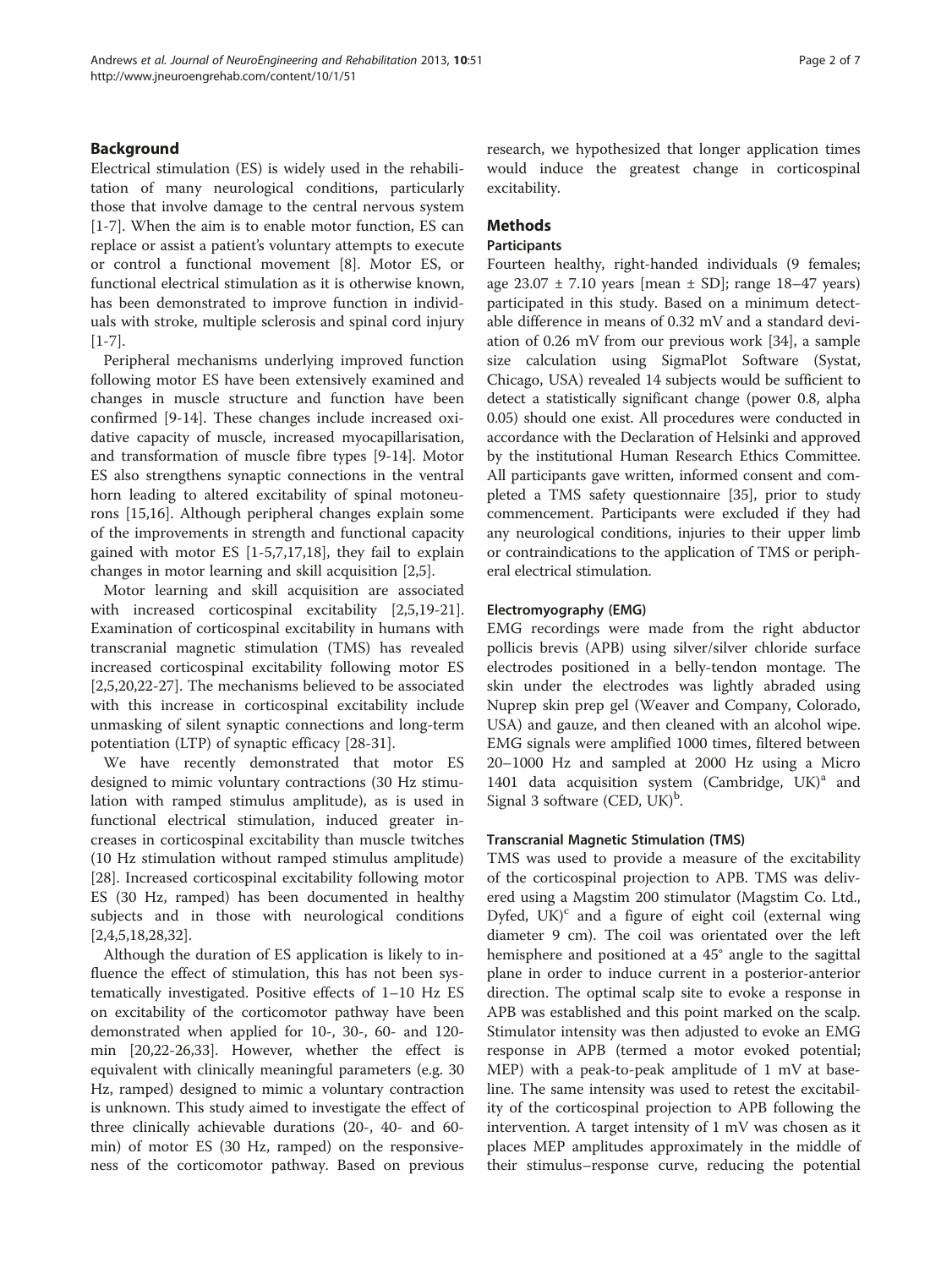for ceiling or floor effects [[36](#page-5-0)]. All TMS procedures adhered to the TMS checklist for methodological quality [[37\]](#page-5-0).

#### Median nerve stimulation

Maximum compound muscle action potentials (Mwaves) were recorded from the right APB to control for effects of ES on the peripheral elements (e.g. muscle fibre membrane, neuromuscular junction, motor axon etc.). A constant current stimulator (DS7A, Digitimer Ltd., Welwyn Garden City, UK, maximum current of  $1A$ <sup>d</sup> was used to deliver a single electrical stimuli via surface electrodes positioned over the median nerve at the wrist (100 μs pulse duration). Stimulus intensity was set at 120% of that required to evoke a maximal M-wave  $(M_{max})$  in APB [[38](#page-6-0)].

#### Motor Electrical Stimulation (ES) intervention

A Chattanooga Intelect Advanced therapy system (OPC Health, Melbourne, Australia)<sup>e</sup> was used to provide the ES intervention to the right APB muscle belly. Each subject was randomly assigned to a 20-, 40- or 60-min time condition using a simple random number generator and returned for a total of three sessions to complete each time condition. This ensured that the results would not be attributed to the repetition or the order of the task. Each session was spaced at least 72 hours apart. The intervention was delivered using a monophasic waveform with a pulse duration of 0.2 ms. Current was delivered at 30 Hz and ramped at a rate of six surges per min  $(4 \text{ sec on: } 6 \text{ sec off})$  [[18,34\]](#page-5-0). Stimulus intensity was increased until a contraction was obtained that abducted the thumb approximately 15° (ES intensity range 7.0 - 17.5 mA). This protocol was designed to mimic a voluntary contraction in the APB muscle without any voluntary effort from the subject [\[28](#page-5-0)]. As sham ES has been shown not to influence corticospinal excitability, a sham condition was not included [[34](#page-5-0)].

#### Experimental protocol

This study used a same subject repeated measures design. The subject was comfortably seated with the elbow flexed to approximately 90° and the arm and hand supported on a pillow in neutral wrist extension and full forearm supination. Three blocks of 12 baseline MEPs with one min rest between each block and one block of six baseline  $M_{\text{max}}$  values were recorded prior to the intervention. The motor ES (30 Hz, ramped) intervention was then applied for a duration of 20-, 40- or 60 min. To control for attention, subjects were directed to focus on the stimulation throughout the intervention and verbal reminders were provided every five min. On completion of the stimulation period, measures of MEPs and  $M_{\text{max}}$  were repeated. Four blocks of 12 MEPs (post<sub>1</sub>)

were recorded immediately post intervention with a one min breaks between each block. One block of six  $M_{max}$ values were then recorded. 10 minutes after the intervention, an additional four blocks of 12 MEPs ( $post<sub>2</sub>$ ) were recorded and the experiment concluded with the recording of one final block of  $M_{\text{max}}$  values. Thus, the post-intervention testing period lasted approximately 20-min.

#### Data and statistical analyses

The peak to peak amplitude of MEP and  $M_{\text{max}}$  values were obtained and averaged for each time point (baseline, post<sub>1</sub>, post<sub>2</sub>). MEPs provide a measure of the excitability of the entire corticomotor pathway and thus, are influenced by excitability changes occurring at the motor cortex, motoneurone and in the periphery.  $M_{\text{max}}$  amplitudes provide a measure of excitability changes occurring within the peripheral apparatus (e.g. muscle fibre membrane, neuromuscular junction, motor axon, etc.). Thus, to account for changes occurring in the periphery as a result of motor ES, MEPs were expressed relative to  $M_{\text{max}}$  (i.e. MEP/ $M_{\text{max}}$ ) [[28,36](#page-5-0),[39](#page-6-0)]. A two-way repeatedmeasures analysis of variance  $(ANOVA<sub>RM</sub>)$  was used to compare the effects of CONDITION (20-, 40- or 60-min of motor ES) and TIME (baseline,  $post_1$  and  $post_2$ ) on  $MEP/M<sub>max</sub>$  ratios and absolute  $M<sub>max</sub>$  amplitudes. Where appropriate, post-hoc analyses were completed using the Holm-Sidak method. The level of significance was set at 5%. Group data are presented as mean ± standard deviation in text and mean  $\pm$  standard error in the figures.

#### Results

The stimulus intensity required to produce a 1mV MEP at baseline was  $57.4 \pm 12.8$  in the 20 min condition, 54.9  $\pm$  10.7 in the 40 min condition and 56.9  $\pm$  11.2 in the 60 min condition. At baseline, there was no difference in the size of the MEPs expressed relative to  $M_{\text{max}}$ (20 min 5.1 ± 1.5%; 40 min 4.8 ± 2.1; 60 min 5.8 ± 1.6%, p all > 0.23), or in the absolute amplitude of  $M_{\text{max}}$ (20 min 22.4 ± 3.6 mV; 40 min 23.3 ± 5.7 mV; 60 min  $21.5 \pm 3.4$ , p = 0.16), between motor ES conditions.

 $M_{\text{max}}$  was reduced immediately following all three motor ES interventions (CONDITION x TIME interaction,  $p = 0.4$ ; main effect of TIME,  $p < 0.001$ ; Post hoc baseline vs.  $post_{1}$ ,  $p = <0.001$ ), indicating that peripheral excitability was uniformly affected by ES duration. This effect was maintained at least 20-min following the intervention (Post-hoc baseline vs. post<sub>2</sub>;  $p = <0.001$ ; Figure [1](#page-3-0)). Conversely, effects of motor ES on corticospinal excitability were affected by application time (CONDITION  $x$  TIME interaction,  $p = 0.003$ ; main effect of TIME,  $p < 0.001$ ; Figure [2\)](#page-3-0). Relative to  $M_{\text{max}}$ , MEP amplitude increased by  $48 \pm 66\%$  immediately following the 20-min (Post-hoc baseline vs. post<sub>1</sub>;  $p=$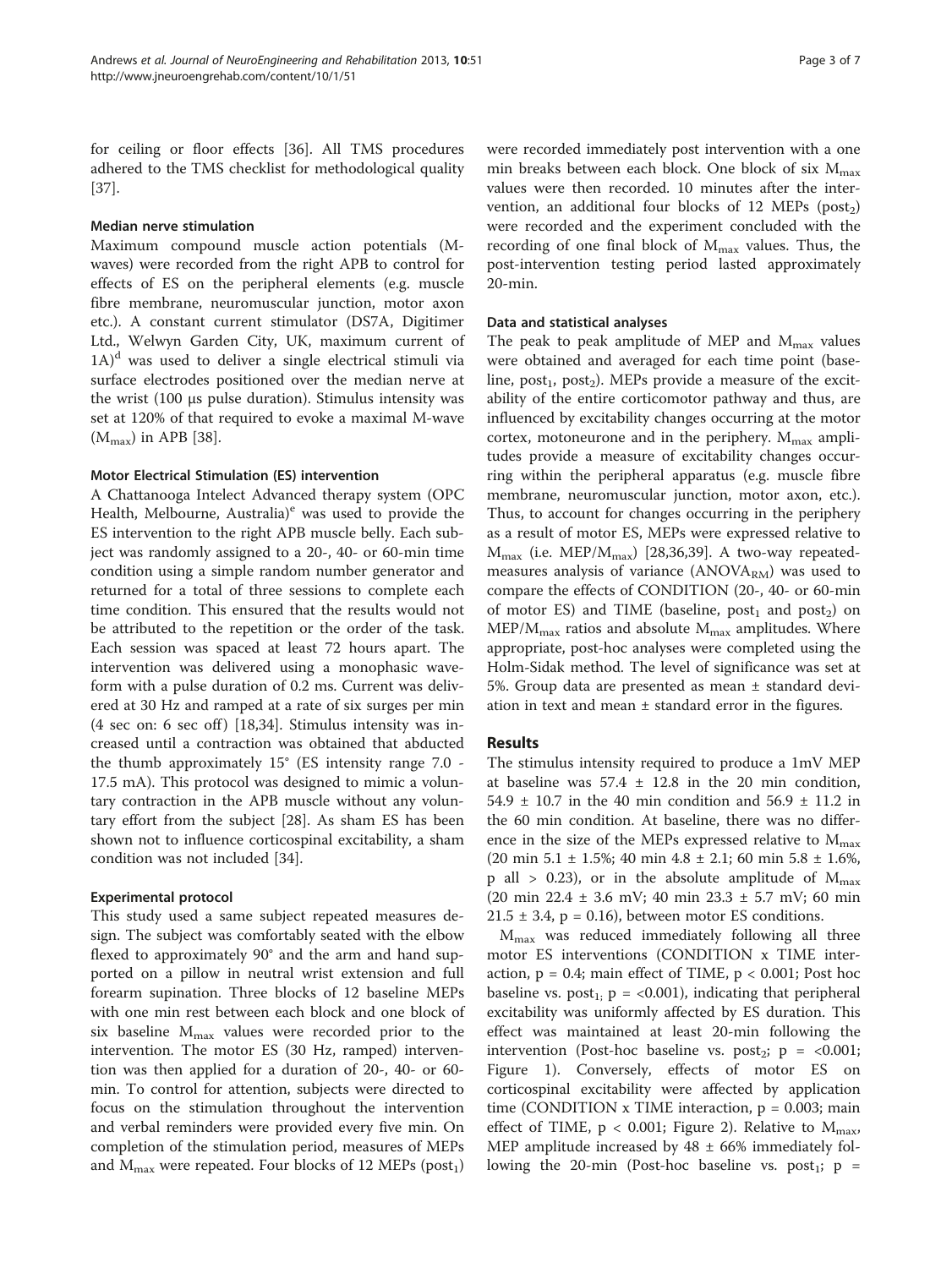0.005), and by  $48 \pm 54\%$  immediately following the 40-min (Post-hoc baseline vs. post<sub>1</sub>;  $p < 0.001$ ), motor ES interventions. Increased corticospinal excitability persisted 20-min after stimulation in both the 20-min  $(57 \pm 57\%)$ ; Post-hoc baseline vs. post<sub>2</sub>; p = 0.002) and 40-min (61  $\pm$  50%; Post hoc baseline vs. post<sub>2</sub>; p < 0.001) ES conditions. Excitability of the corticospinal pathway



to APB did not change relative to  $M_{\text{max}}$  (post<sub>1</sub> -10  $\pm$ 41% and post<sub>2</sub> 9  $\pm$  44%) when motor ES was applied for 60-min (Post hoc baseline vs. post<sub>1</sub>;  $p = 0.21$ ; baseline vs. post<sub>2</sub>;  $p = 0.52$ ).

#### **Discussion**

Our data demonstrate that the effect of motor ES (30 Hz, ramped) on corticospinal excitability as measured by TMS, depends on application duration in a sample of healthy subjects. The novel findings are that although 20- and 40-min of motor ES increased corticospinal excitability, 60-min of stimulation had no effect. The similar magnitude of increase in corticospinal excitability between the 20- and 40-min conditions suggests that 20-min of motor ES is sufficient to increase corticospinal excitability.

Previous research examining the effect of motor ES on corticospinal excitability has used frequencies of 1–10 Hz and constant stimulus amplitudes to produce simple muscle twitches [[20,22-26,33\]](#page-5-0). Data are conflicting with some suggesting increased corticospinal excitability with 60–120 min of stimulation [\[20,22,26\]](#page-5-0), and others reporting increases with application times as short as 10–30 min [[24](#page-5-0),[40](#page-6-0)]. The only study to systematically examine the effect of application time of motor ES (10 Hz) on corticospinal excitability reported the greatest increase in excitability with 45–60 min of stimulation [[25\]](#page-5-0). As motor ES applied with a constant stimulus amplitude at 10 Hz (twitch) and that with a ramped stimulus amplitude at 30 Hz (functional) have differing effects on corticospinal excitability [\[28](#page-5-0)], differences in the effects of stimulation duration are possible. Recent work comparing a 30-min application of 10 Hz and ramped 30-Hz motor ES demonstrated increased corticospinal excitability only for the 30 Hz ramped protocol [\[28](#page-5-0)]. This suggests motor ES (30 Hz, ramped) designed to mimic a voluntary contraction can more effectively increase corticospinal excitability with short application durations, consistent with other data from short applications [[2,5,18\]](#page-5-0).

Similar to previous reports [\[32\]](#page-5-0),  $M_{\text{max}}$  amplitude was reduced (indicating fatigues of the peripheral apparatus) in APB following motor ES. This effect was present regardless of ES application time. To account for these peripheral changes, MEPs were expressed relative to  $M_{\text{max}}$  in the current study. As MEPs increased with 20and 40-min of motor ES, despite a reduction in  $M_{\text{max}}$ , increased MEP amplitudes following these interventions can be attributed to excitabtility changes at the corticospinal level. However, one consideration is whether changes in corticospinal excitability following ES occur at the motor cortex or spinal motoneurones. Although not tested here, previous research has demonstrated that H-reflexes [\[41,42](#page-6-0)], F-waves [\[22](#page-5-0)] and cervicomedullary evoked potentials [\[19](#page-5-0)[,43](#page-6-0)]

<span id="page-3-0"></span>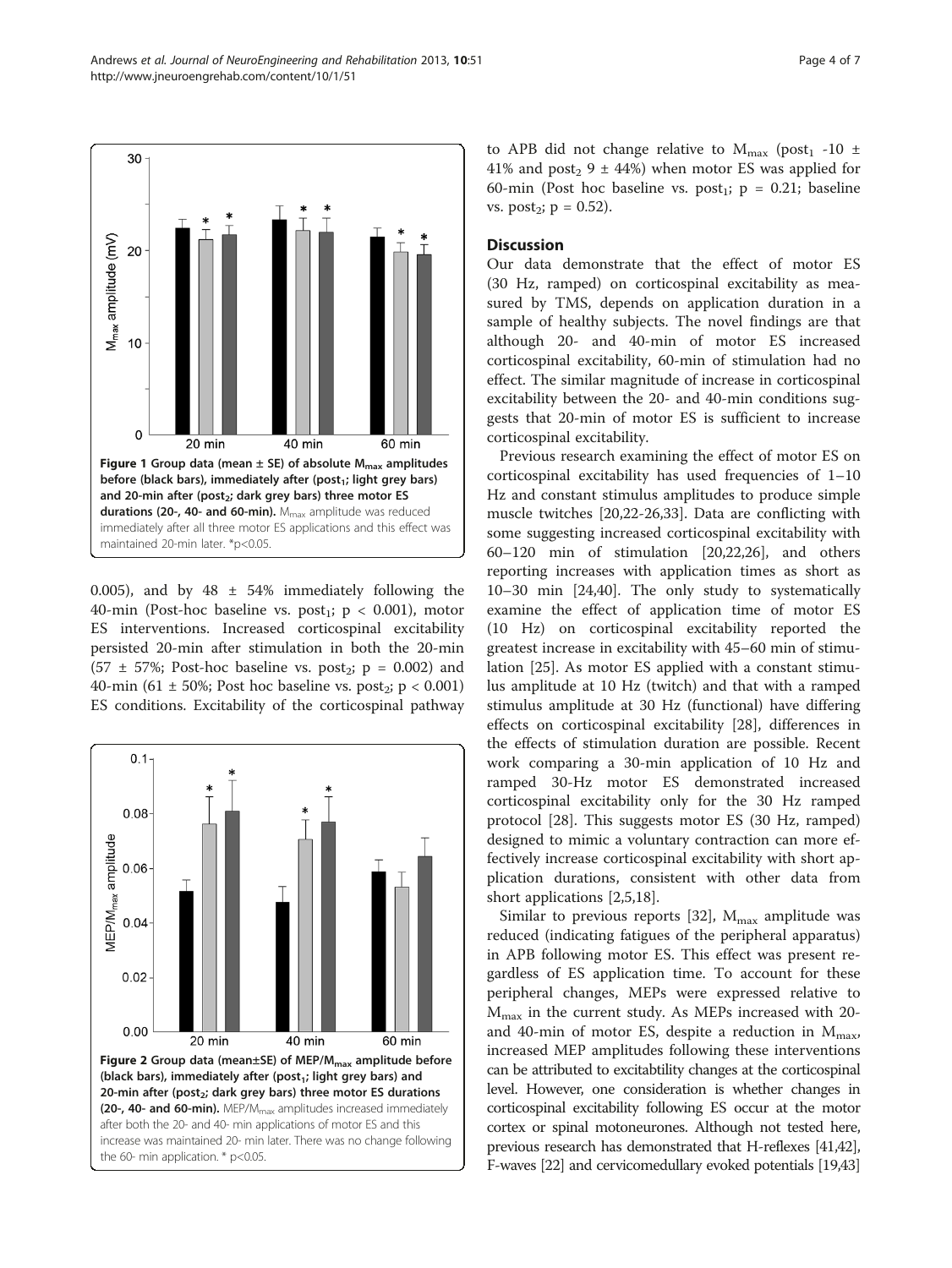are unchanged following peripheral ES. As these techniques probe motoneurone excitability, it is suggested that changes induced by ES are most likely to occur at the cortex. Several mechanisms are thought to underlie plastic change in the motor cortex following motor ES. These include unmasking of silent synaptic connections and long term potentiation (LTP) of synaptic efficacy [\[28-31](#page-5-0)].

Why application of ramped motor ES at 30 Hz for 60-min did not increase corticospinal excitability is unclear. One possible explanation is that time-dependent homeostatic plasticity mechanisms acted to prevent destabilisation of the nervous system and maintain neural activity within a specific range [\[44-47](#page-6-0)]. The long-term potentiation (LTP) and long-term depression (LTD) of synaptic efficacy, that are thought to underlie increased or decreased corticospinal excitability during ES applications, operate via a positive feedback mechanism [\[46](#page-6-0)]. If large increases in corticospinal excitability are induced by motor ES the potential exists for runaway excitability and destabilisation of cortical neuronal networks [\[48\]](#page-6-0). To ensure neural activity is maintained within a stable, physiological range homeostatic plasticity adjusts the threshold for synaptic modifications based on the history of neuronal activity [[44-47\]](#page-6-0). A history of high activity biases synaptic modifications towards LTD (linked to decreased corticospinal excitability), and a history of low activity biases synapses towards LTP (linked to increased corticospinal excitability) [\[46,49,50\]](#page-6-0). In the current study it is possible that the first half of the 60 minute motor ES application induced an increase in corticospinal excitability sufficient to be interpreted by the system as "high activity". This would trigger homeostatic plasticity and reduce or reverse the effect on corticospinal excitability towards that of depression. Support for this theory is drawn from a recent study by Gamboa and colleagues [\[50](#page-6-0)], using prolonged theta burst stimulation. Similar to our findings, a short stimulation period resulted in LTP and increased corticospinal excitability while a prolonged period of stimulation resulted in a reversal of the response towards LTD and decreased corticospinal excitability [[50\]](#page-6-0). Taken together with the results of the current study, these findings suggest that longer periods of stimulation have the potential to invoke homeostatic plasticity mechanisms, reducing the effectiveness of the intervention. This novel interpretation has been overlooked in previous ES work.

Alternatively, the difference in effect of shorter and longer durations of stimulation may be explained by difference in the ability of subjects to maintain attention to the stimulus. Attention to the stimulation and contraction may modulate the effect of the intervention on corticospinal excitability [[51-54\]](#page-6-0). Despite instruction and reminders to focus on the stimulation every 5 min, attention may have been less in the 60-min protocol leading to a decreased response.

This study is the first to examine the effect of duration of motor ES (30 Hz, ramped) on corticospinal excitability. Our

finding that 20-min of motor ES (30 Hz, ramped) is sufficient to produce a significant increase in corticospinal excitability that lasts at least 20-min supports the use of shorter stimulation periods in rehabilitation settings. Such duration of application is likely to be easier to administer and more efficient. The period of increased corticospinal excitability is likely to provide therapists with a window of opportunity to assist patients to learn novel tasks and aid skill acquisition [[2,5,19-21\]](#page-5-0). However, further studies examining the link between increased corticospinal excitability, motor ES and learning are required before conclusions regarding potential clinical application can be made.

#### Study limitations

This study has few limitations, however, two issues should be mentioned. One is the relatively short follow-up time of 20 min. Studies of 1–10 Hz motor ES report increased corticospinal excitability for up to 120 min after cessation of stimulation [\[26](#page-5-0)]. We are not aware of any evidence that temporal changes in corticospinal excitability depend on duration of motor ES. Further work should investigate this question. Second, this study used a relatively small sample size of 14 healthy subjects. Small sample sizes are common in TMS studies due to the novel and explorative aspect of TMS research. Caution must be exercised when interpreting these findings and extrapolating to the wider population. In addition, further testing of the duration of motor ES paradigms requires in-depth exploration on subjects with neurological pathology before clinical recommendations can be made.

#### Conclusion

This study demonstrated that short durations of motor ES (20-min) are sufficient to increase corticospinal excitability in healthy subjects. Longer durations of motor ES do not appear to alter corticospinal excitability which may be due to homeostatic plasticity. The findings should be of interest to clinicians who aim to increase corticospinal excitability to assist with the rehabilitation of patients following neurological injuries that involve central nervous system lesions. However, further testing with larger sample sizes, measurement of the temporal effect of different duration applications and testing in neurological populations is required.

#### Abbreviations

ANOVA<sub>RM</sub>: Analysis of variance (repeated measures); APB: Abductor pollicis brevis; EMG: Electromyography; ES: Electrical stimulation; LTD: Long-term depression; LTP: Long-term potentiation; MEP: Motor evoked potential; Mmax: Maximal compound muscle action potential; TMS: Transcranial magnetic stimulation.

#### Competing interests

The authors declare that they have no competing interests.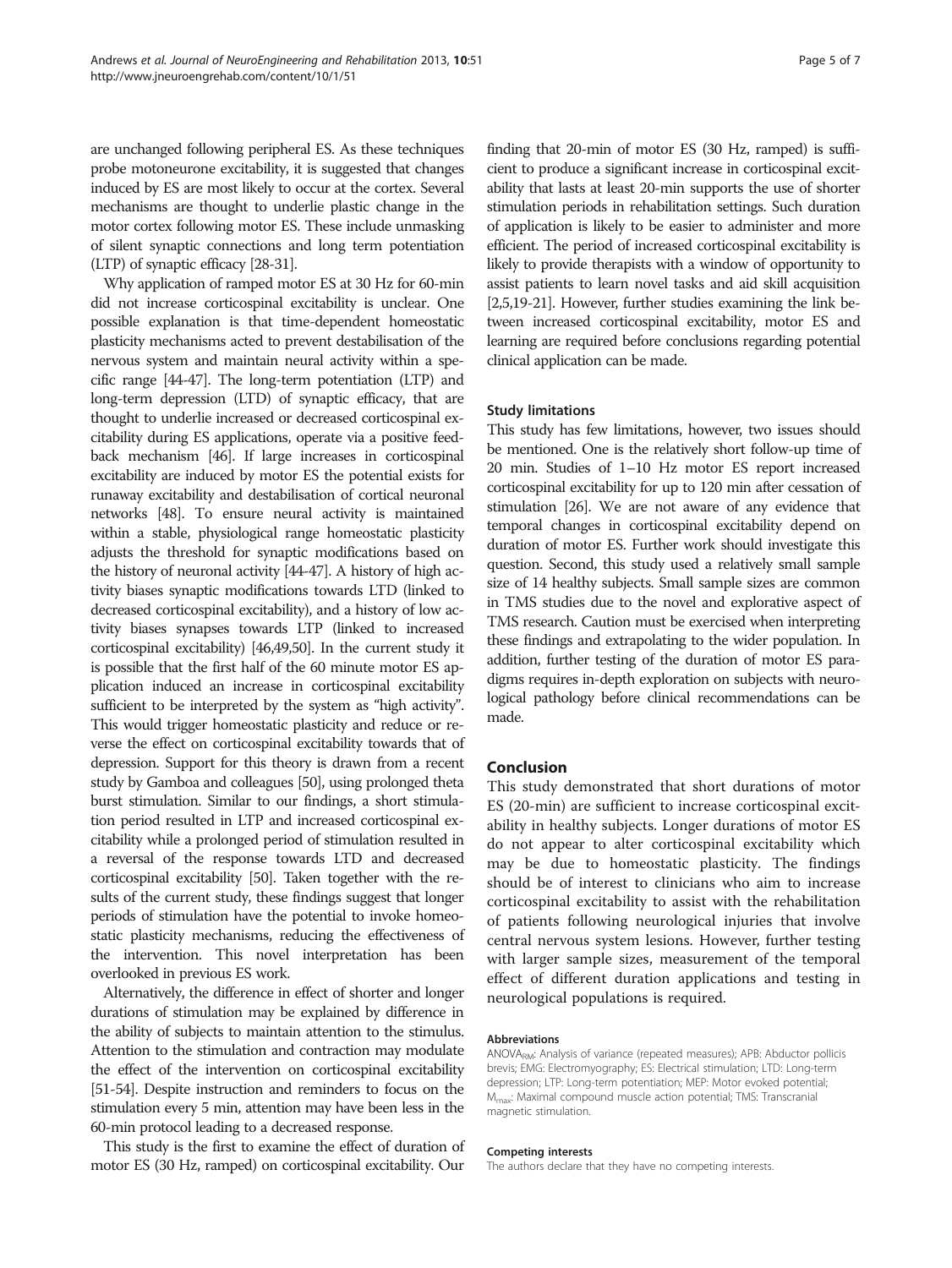#### <span id="page-5-0"></span>Authors' contributions

RA, SS and LC contributed to study design, data collection and analysis. All authors contributed to data interpretation, manuscript preparation and read and approved the final manuscript.

Acknowledgements

Dr Chipchase was supported by an Early Career Research Grant from The University of Queensland. Prof Hodges, Dr Schabrun (631612) and A/Prof Ridding are supported by the National Health and Medical Research Council of Australia.

#### Author details

<sup>1</sup>School of Health and Rehabilitation Sciences and the NHMRC Centre of Clinical Research Excellence in Spinal Pain, Injury and Health, The University of Queensland, St Lucia, Brisbane, Queensland 4072, Australia. <sup>2</sup>The Robinson Institute, School of Paediatrics and Reproductive Health, The University of Adelaide, Adelaide, South Australia 5005, Australia. <sup>3</sup>Rehabilitation Science Research Centre, The University of Melbourne, Melbourne, Victoria 3010, Australia. <sup>4</sup>School of Science and Health, University of Western Sydney, Campbelltown, NSW, Australia.

#### Received: 25 June 2012 Accepted: 6 June 2013 Published: 10 June 2013

#### References

- 1. Powell J, Pandyan AD, Granat M, Cameron M, Stott DJ: Electrical stimulation of wrist extensors in poststroke hemiplegia. Stroke 1999, 30:1384–1389.
- 2. Kido Thompson A, Stein RB: Short-term effects of functional electrical stimulation on motor-evoked potentials in ankle flexor and extensor muscles. Exp Brain Res 2004, 159:491–500.
- 3. Ragnarsson KT: Functional electrical stimulation after spinal cord injury: current use, therapeutic effects and future directions. Spinal Cord 2008, 46:255–274.
- 4. Sujith OK: Functional electrical stimulation in neurological disorders. Euro J Neurol 2008, 15:437–444.
- Everaert DG, Thompson AK, Chong SL, Stein RB: Does functional electrical stimulation for foot drop strengthen corticospinal connections? Neurorehabil Neural Repair 2010, 24:168–177.
- Embrey DG, Holtz SL, Alon G, Brandsma BA, McCoy SW: Functional electrical stimulation to dorsiflexors and plantar flexors during gait to improve walking in adults with chronic hemiplegia. Arch Phys Med Rehabil 2010, 91:687–696.
- 7. Popovic MR, Kapadia N, Zivanovic V, Furlan JC, Craven BC, McGillivray C: Functional electrical stimulation therapy of voluntary grasping versus only conventional rehabilitation for patients with subacute incomplete tetraplegia: a randomized clinical trial. Neurorehabil Neural Repair 2011, 25:433–442.
- 8. Belanger AY: Therapeutic electrophysical agents: evidence behind practice. 2nd edition. Baltimore: Lippincott Williams and Wilkins; 2010.
- 9. Mokrusch T, Engelhardt A, Eichhorn KF, Prischenk G, Prischenk H, Sack G, Neundorfer B: Effects of long-impulse electrical stimulation on atrophy and fibre type composition of chronically denervated fast rabbit muscle. J Neurol 1990, 237:29–34.
- 10. Rochester L, Barron MJ, Chandler CS, Sutton RA, Miller S, Johnson MA: Influence of electrical stimulation of the tibialis anterior muscle in paraplegic subjects. 2. Morphological and histochemical properties. Paraplegia 1995, 33:514–522.
- 11. Mohr T, Andersen JL, Biering-Sorensen F, Galbo H, Bangsbo J, Wagner A, Kjaer M: Long-term adaptation to electrically induced cycle training in severe spinal cord injured individuals. Spinal Cord 1997, 35:1-16.
- 12. Chilibeck PD, Bell G, Jeon J, Weiss CB, Murdoch G, MacLean I, Ryan E, Burnham R: Functional electrical stimulation exercise increases GLUT-1 and GLUT-4 in paralyzed skeletal muscle. Metabolism 1999, 48:1409–1413.
- 13. Perez M, Lucia A, Rivero JL, Serrano AL, Calbet JA, Delgado MA, Chicharro JL: Effects of transcutaneous short-term electrical stimulation on M. vastus lateralis characteristics of healthy young men. Pflugers Arch 2002, 443:866–874.
- 14. Gondin J, Brocca L, Bellinzona E, D'Antona G, Maffiuletti NA, Miotti D, Pellegrino MA, Bottinelli R: Neuromuscular electrical stimulation training

induces atypical adaptations of the human skeletal muscle phenotype: a functional and proteomic analysis. J Appl Physiol 2011, 110:433–450.

- 15. Pockett S, Figurov A: Long-term potentiation and depression in the ventral horn of rat spinal cord in vitro. Neuroreport 1993, 4:97-99.
- 16. Rushton DN: Functional electrical stimulation and rehabilitation an hypothesis. Med Eng Phys 2003, 25:75–78.
- 17. Eser PC, Donaldson Nde N, Knecht H, Stussi E: Influence of different stimulation frequencies on power output and fatigue during FES-cycling in recently injured SCI people. IEEE Trans Neural Syst Rehabil Eng 2003, 11:236–240.
- 18. Schmidt MW, Hinder MR, Summers JJ, Garry MI: Long-lasting contralateral motor cortex excitability is increased by unilateral hand movement that triggers electrical stimulation of opposite homologous muscles. Neurorehabil Neural Repair 2011, 25:521–530.
- 19. Fraser C, Power M, Hamdy S, Rothwell J, Hobday D, Hollander I, Tyrell P, Hobson A, Williams S, Thompson D: Driving plasticity in human adult motor cortex is associated with improved motor function after brain injury. Neuron 2002, 34:831–840.
- 20. McDonnell MN, Ridding MC: Afferent stimulation facilitates performance on a novel motor task. Exp Brain Res 2006, 170:109–115.
- 21. Rosenkranz K, Kacar A, Rothwell JC: Differential modulation of motor cortical plasticity and excitability in early and late phases of human motor learning. J Neurosci 2007, 27:12058–12066.
- 22. Ridding MC, Brouwer B, Miles TS, Pitcher JB, Thompson PD: Changes in muscle responses to stimulation of the motor cortex induced by peripheral nerve stimulation in human subjects. Exp Brain Res 2000, 131:135–143.
- 23. Ridding MC, McKay DR, Thompson PD, Miles TS: Changes in corticomotor representations induced by prolonged peripheral nerve stimulation in humans. Clin Neurophysiol 2001, 112:1461–1469.
- 24. Khaslavskaia S, Ladouceur M, Sinkjaer T: Increase in tibialis anterior motor cortex excitability following repetitive electrical stimulation of the common peroneal nerve. Exp Brain Res 2002, 145:309–315.
- 25. McKay D, Brooker R, Giacomin P, Ridding M, Miles T: Time course of induction of increased human motor cortex excitability by nerve stimulation. NeuroReport 2002, 13:1271–1273.
- 26. Charlton C, Ridding MC, Thompson PD, Miles TS: Prolonged peripheral nerve stimulation induces persistent changes in excitability of human motor cortex. J Neurol Sci 2003, 208:79-85.
- 27. Knash ME, Kido A, Gorassini M, Chan KM, Stein RB: Electrical stimulation of the human common peroneal nerve elicits lasting facilitation of cortical motor-evoked potentials. Exp Brain Res 2003, 153:366–377.
- 28. Chipchase LS, Schabrun SM, Hodges PW: Corticospinal excitability is dependent on the parameters of peripheral electric stimulation: a preliminary study. Arch Phys Med Rehabil 2011, 92:1423–1430.
- 29. Kaas JH: Plasticity of sensory and motor maps in adult mammals. Annu Rev Neurosci 1991, 14:137–167.
- 30. Jacobs KM, Donoghue JP: Reshaping the cortical motor map by unmasking latent intracortical connections. Science 1991, 251:944–947.
- 31. Chen R, Cohen LG, Hallett M: Nervous system reorganization following injury. Neurosci 2002, 111:761–773.
- 32. Barsi GI, Popovic DB, Tarkka IM, Sinkjær T, Grey MJ: Cortical excitability changes following grasping exercise augmented with electrical stimulation. Exp Brain Res 2008, 191:57-66.
- 33. Schabrun SM, Ridding MC: The influence of correlated afferent input on motor cortical representations in humans. Exp Brain Res 2007, 183:41–49.
- 34. Schabrun SM, Chipchase LS, Zipf N, Thickbroom GW, Hodges PW: Interaction between simultaneously applied neuromodulatory interventions in humans. Brain Stimul 2012. doi:[10.1016/j.](http://dx.doi.org/10.1016/j.brs.2012.09.009) [brs.2012.09.009](http://dx.doi.org/10.1016/j.brs.2012.09.009). Epub ahead of print.
- 35. Keel JC, Smith MJ, Wassermann EM: A safety screening questionnaire for transcranial magnetic stimulation. Clin Neurophysiol 2001, 112:720.
- 36. Devanne H, Lavoie BA, Capaday C: Input–output properties and gain changes in the human corticospinal pathway. Exp Brain Res 1997, 114(2):329–38.
- 37. Chipchase LS, Schabrun SM, Cohen L, Hodges PW, Ridding MC, Rothwell J, Taylor J, Ziemann U: A checklist for assessing the methodological quality of studies using transcranial magnetic stimulation to study the motor system: an international consensus study. Clin Neurophysiol 2012, 123:1698–1704.